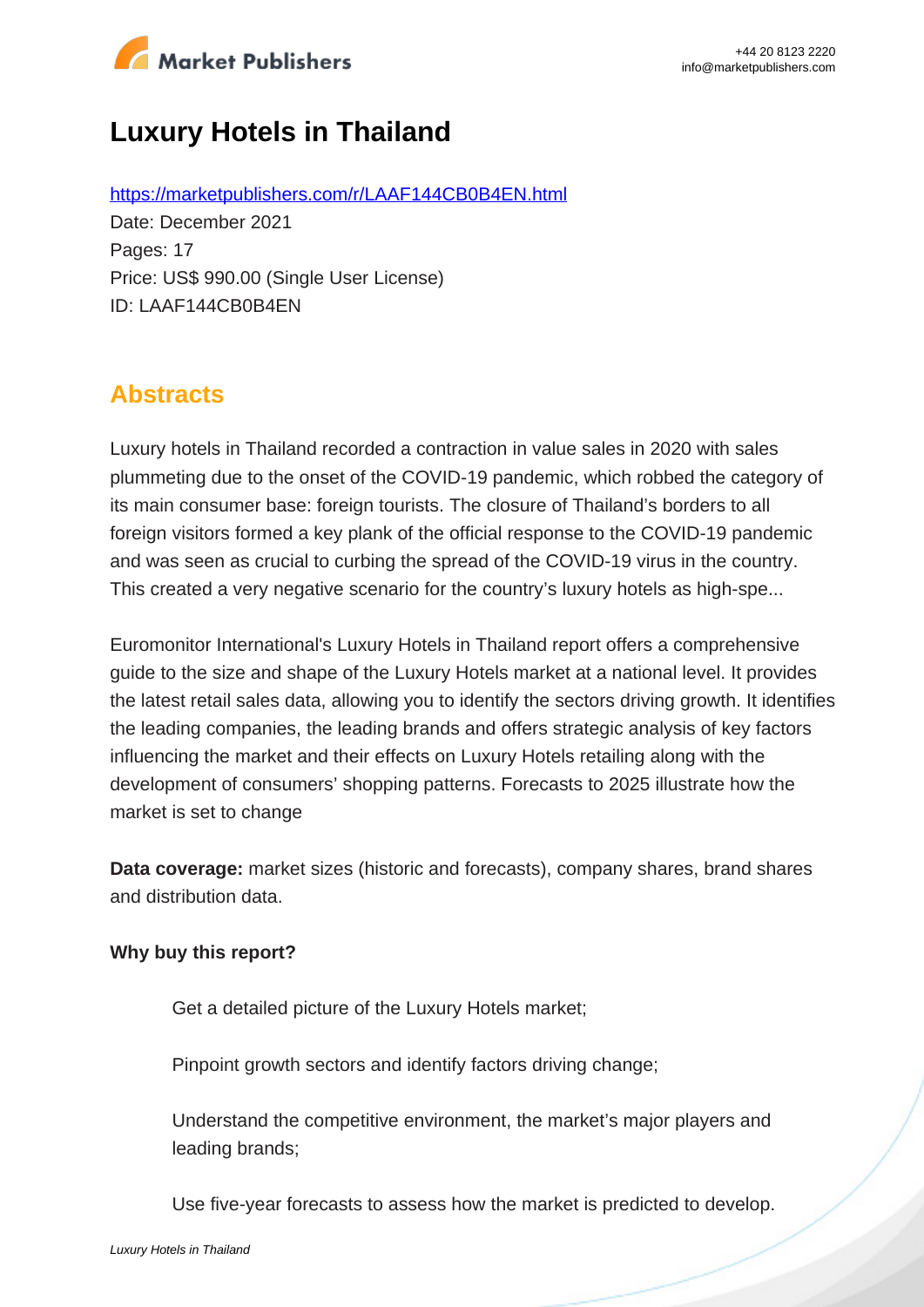

Euromonitor International has over 40 years' experience of publishing market research reports, business reference books and online information systems. With offices in London, Chicago, Singapore, Shanghai, Vilnius, Dubai, Cape Town, Santiago, Sydney, Tokyo and Bangalore and a network of over 800 analysts worldwide, Euromonitor International has a unique capability to develop reliable information resources to help drive informed strategic planning.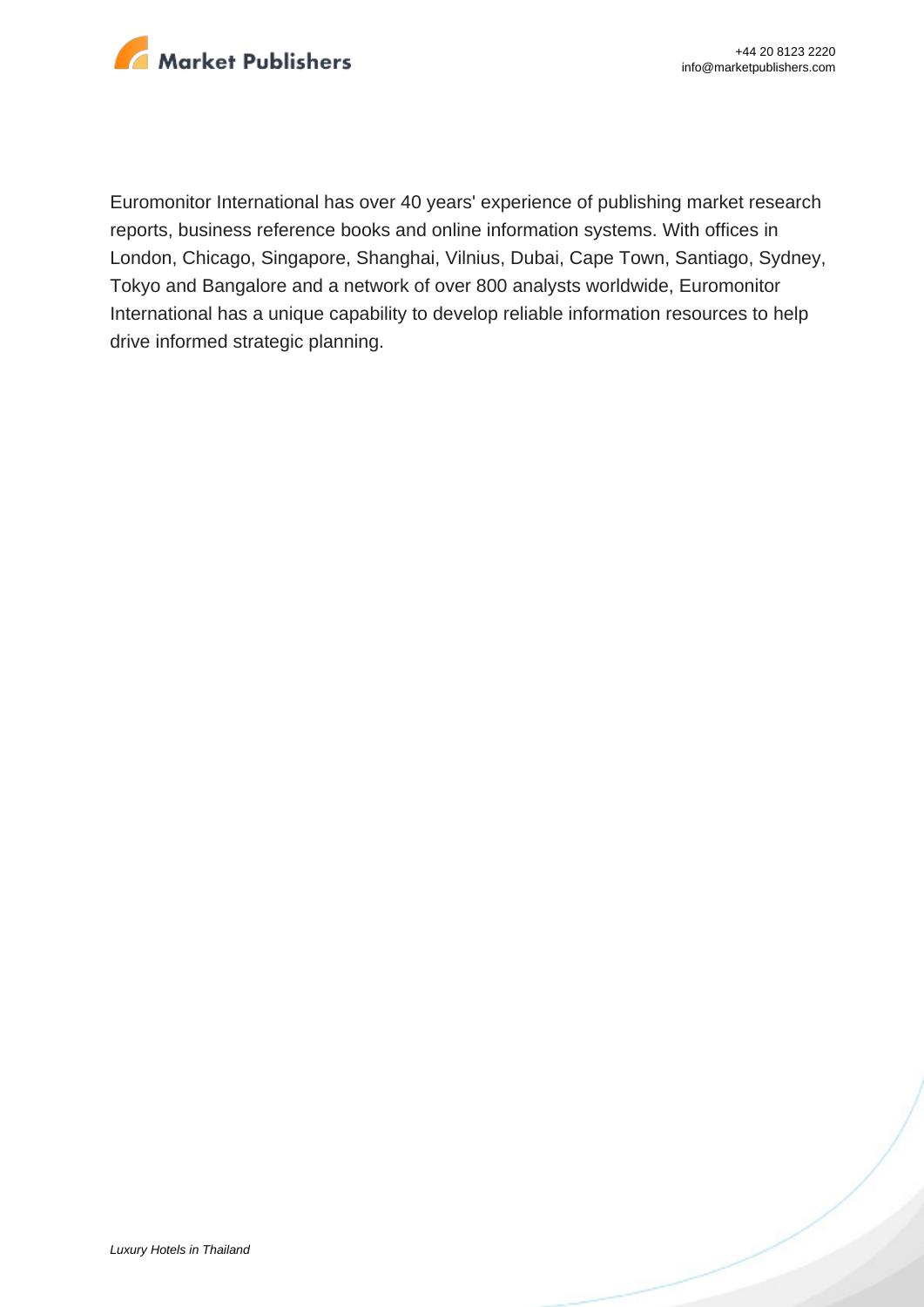

## **Contents**

LUXURY HOTELS IN THAILAND KEY DATA FINDINGS 2021 DEVELOPMENTS The absence of foreign tourists hits luxury hotels hard in 2020 with only a small rebound in 2021 as visitor numbers remain low Faced with falling demand, luxury hotels increasingly focus on digital platforms Luxury hotels unable to attract domestic tourists accommodate those having to quarantine while others are turned into hospitals or have to close temporarily PROSPECTS AND OPPORTUNITIES Luxury hotels widen the diversification of their services Industry dependent on the reopening of the country's borders and the arrival of wealthy international tourists once more Redirection towards medical tourism in Phuket helps rebuild the province's economy CATEGORY DATA Table 1 Sales in Luxury Hotels: Value 2016-2021 Table 2 Sales in Luxury Hotels: % Value Growth 2016-2021 Table 3 NBO Company Shares in Luxury Hotels: % Value 2016-2020 Table 4 LBN Brand Shares in Luxury Hotels: % Value 2017-2020 Table 5 Forecast Sales in Luxury Hotels: Value 2021-2026 Table 6 Forecast Sales in Luxury Hotels: % Value Growth 2021-2026 LUXURY GOODS IN THAILAND EXECUTIVE SUMMARY Luxury goods in 2021: The big picture 2021 key trends Competitive landscape Retailing developments What next for luxury goods? MARKET DATA Table 7 Sales of Luxury Goods by Category: Value 2016-2021 Table 8 Sales of Luxury Goods by Category: % Value Growth 2016-2021 Table 9 Inbound Receipts for Luxury Goods by Country of Origin: Value 2016-2021 Table 10 NBO Company Shares of Luxury Goods: % Value 2016-2020 Table 11 LBN Brand Shares of Luxury Goods: % Value 2017-2020 Table 12 Distribution of Luxury Goods by Format and Category: % Value 2021 Table 13 Forecast Sales of Luxury Goods by Category: Value 2021-2026 Table 14 Forecast Sales of Luxury Goods by Category: % Value Growth 2021-2026 DISCLAIMER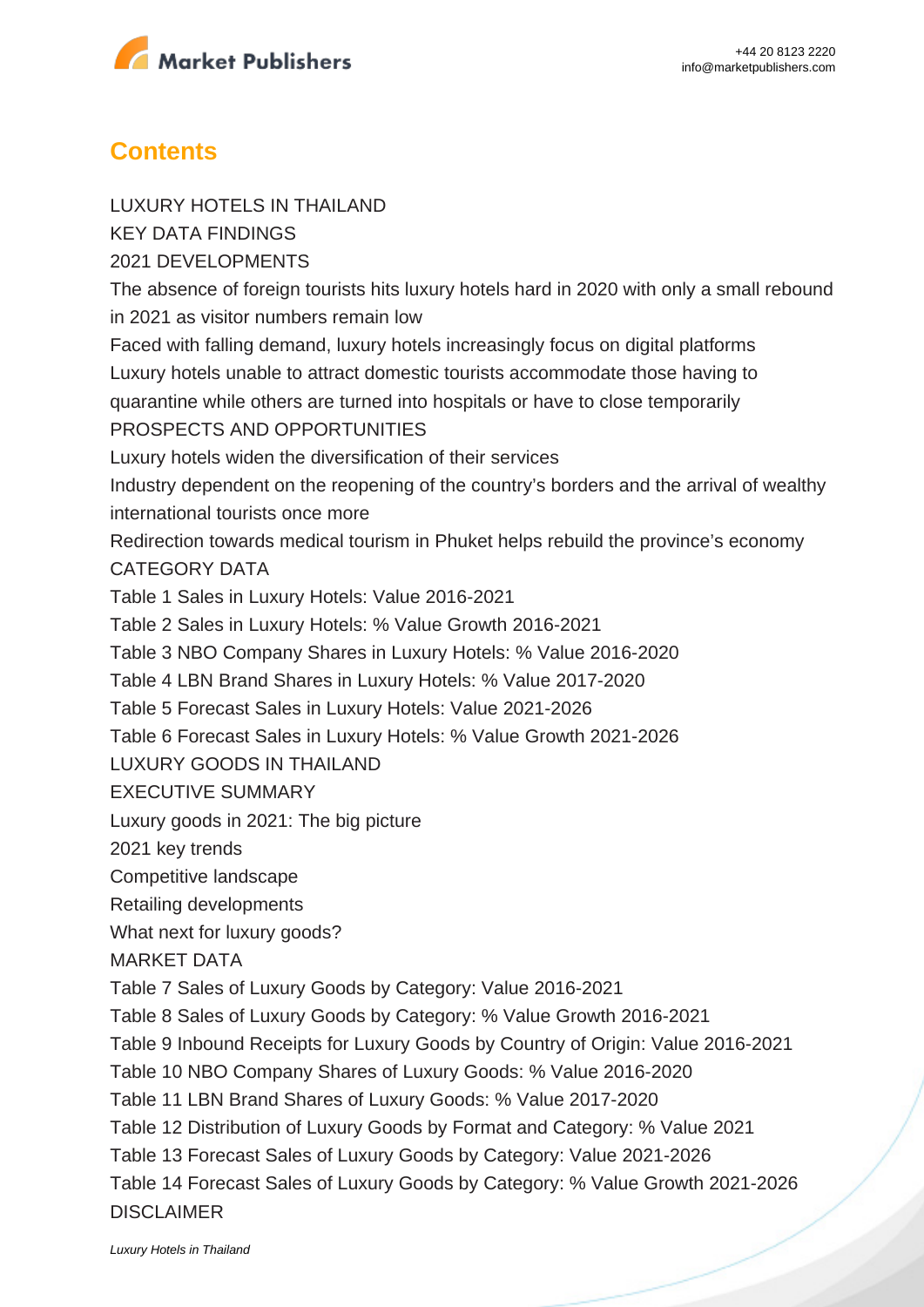

SOURCES Summary 1 Research Sources